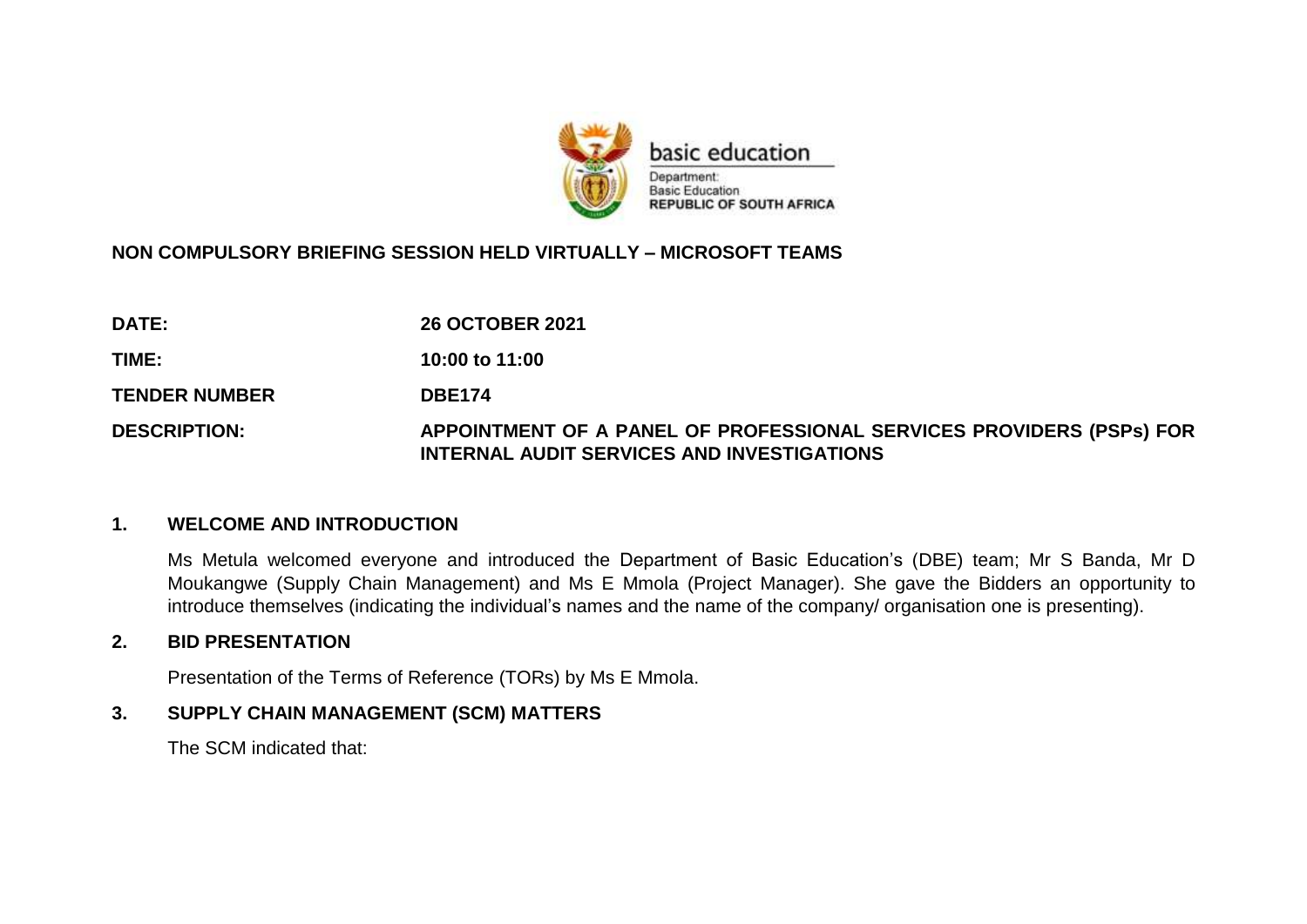- The briefing session was non-compulsory as indicated in the Tender advert. Non-attendance to the briefing session does not lead to disqualification of the Bidders' proposal/s.
- The tender is closing on **12 November 2021 at 11:00**. A bid which is submitted after 11:00 on the closing date will be regarded as late and will not be accepted by the DBE.
- The documents must be submitted as hard copies, emailed documents will not be accepted.
- The clarity seeking questions should be done at least seven (7) days before the closing date as indicated in the tender advert. The questions should be directed to [Tenders@dbe.gov.za.](mailto:Tenders@dbe.gov.za) The discussions during the briefing session and the questions raised after the briefing session will be consolidated, responded to and uploaded on the Department's website [\(www.education.gov.za\)](http://www.education.gov.za/) and eTender Portal [\(www.etenders.gov.za\)](http://www.etenders.gov.za/) where the tender advert and documents are published.
- Bidders must read the Mandatory Requirements carefully as listed in the TORs and ensure that they respond as required.

## **4. QUESTIONS RAISED AND RESPONSES PROVIDED (during the briefing session)**

| No.              | <b>Question raised</b> |                                                                                                                                                                                                                                                                                                                        | <b>Response/ clarity</b> |                                                                                                                                                                                                                                                                                                                                                                                                                                              |
|------------------|------------------------|------------------------------------------------------------------------------------------------------------------------------------------------------------------------------------------------------------------------------------------------------------------------------------------------------------------------|--------------------------|----------------------------------------------------------------------------------------------------------------------------------------------------------------------------------------------------------------------------------------------------------------------------------------------------------------------------------------------------------------------------------------------------------------------------------------------|
| $\overline{1}$ . | a.                     | On the evaluation criteria it is stated that one must<br>get 60% to qualify for the next stage and that there<br>are four categories; what if the Bidder/ firm only<br>provides<br>category number 1 or 4; does that mean the<br>Department is looking for one service provider that<br>will provide all the services? |                          | a. If the Bidder meets the requirements and qualifies in one<br>category, the Bidder will be considered for that category<br>and if the Bidder qualifies in two categories, the Bidder<br>will be considered for those two categories to be on the<br>panel of service providers. Categories have been split to<br>give opportunities to more service providers and have a<br>bigger pool of service providers to obtain quotations<br>from. |
|                  | b.                     | Will the 60% come from the 25 points that the Bidder<br>gets for each category.                                                                                                                                                                                                                                        |                          | b. It is 60% for each category. For example, if one is<br>submitting the proposal on investigation, it will be 60% of<br>the 25 points for that category.                                                                                                                                                                                                                                                                                    |
|                  |                        | If bidding for all categories one should meet the<br>evaluation criteria for all categories?                                                                                                                                                                                                                           |                          | c. If bidding for all categories, the Bidder will be evaluated<br>on those categories and for one to qualify you need to<br>get 60% of 25 points of each category you have applied                                                                                                                                                                                                                                                           |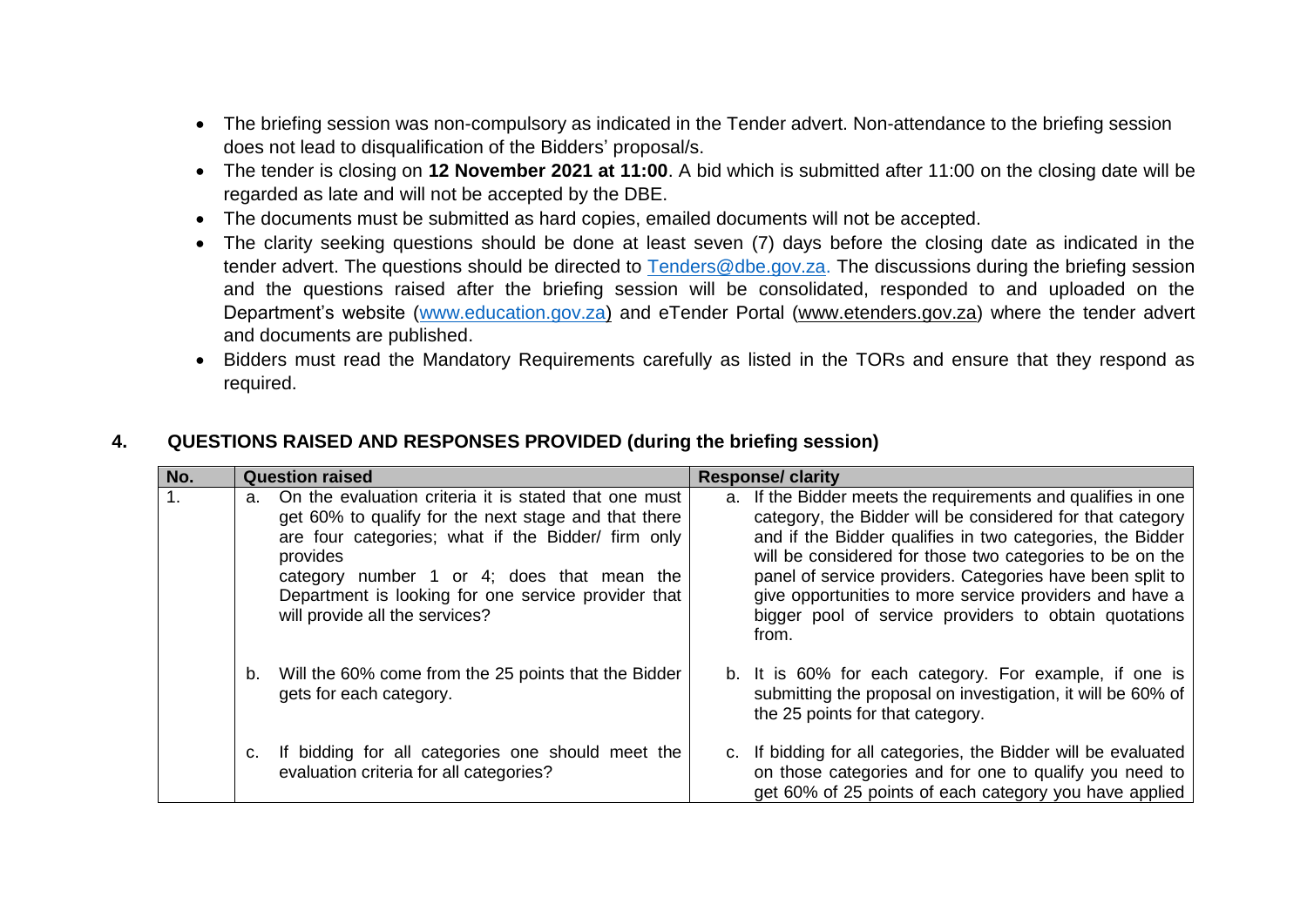|                  |                                                                                                                                                                                                                                                                 | for.                                                                                                                                                                                                                                                                                                            |
|------------------|-----------------------------------------------------------------------------------------------------------------------------------------------------------------------------------------------------------------------------------------------------------------|-----------------------------------------------------------------------------------------------------------------------------------------------------------------------------------------------------------------------------------------------------------------------------------------------------------------|
| 2.               | a. Should it be one proposal clearly stipulating the<br>categories one is applying for?                                                                                                                                                                         | a. Yes, so that the evaluators could see that the categories<br>the Bidder is applying for, have been specified?                                                                                                                                                                                                |
| 3.               | Your financial statements had qualified opinions;<br>a.<br>what were the main issues in those qualified<br>opinions?                                                                                                                                            | b. The qualification for 2019/20 financial year, was on<br>capital commitments and provision and irregular<br>expenditure. They were cleared during 2020/21 review<br>of the audit.                                                                                                                             |
| 4.               | a. There are five (5) items on the Scope of work, can<br>the Bidder respond to all five items?                                                                                                                                                                  | a. Yes, the bidder can respond to all five (5) items and<br>indicate in their proposal that they apply for all<br>categories as reflected on the TORs                                                                                                                                                           |
| 5.               | a. Paragraph 3.1.3 stated "Periodic Assessment", what<br>does that mean, what is the bidder expected to<br>perform there?                                                                                                                                       | a. On Periodic Assessments, the Department does the<br>quarterly review on performance information and other<br>reviews; there could be other quality assurance reviews<br>on certain programs which are done on periodic but the<br>ones that are normally done are on performance<br>information for the APP. |
| 6.               | a. Would Bidders be evaluated on rates as it is required<br>that the table for rates should be submitted?                                                                                                                                                       | a. The evaluation would be done on functionality and not<br>on price as this is the creation of a pool of service<br>providers.                                                                                                                                                                                 |
| $\overline{7}$ . | a. The Terms of Reference do not require<br>the<br>and approach, is it intentional<br>methodology<br>that<br>Bidders are not required to put forward<br>their<br>methodology and approach considering the fact that<br>Bidders will be scored on functionality? | a. Yes, methodology and approach will not be necessary<br>as it is indicated that the Department will be looking at<br>qualifications and professional certification. The DBE<br>methodology<br>will be used for<br>both audit and<br>investigation.                                                            |
| 8.               | a. On qualifications of the Team Leader, which level is<br>the Department looking for; are you looking for a<br>Director or Senior Manager or Manager level?                                                                                                    | a. The Department does not necessarily need the Senior<br>Manager or Director in the company but the Senior<br>Auditor or a Project Manager who can be assigned to<br>the project.                                                                                                                              |
|                  | b. What are the qualifications required for a Team                                                                                                                                                                                                              | b. The qualifications and professional certification required                                                                                                                                                                                                                                                   |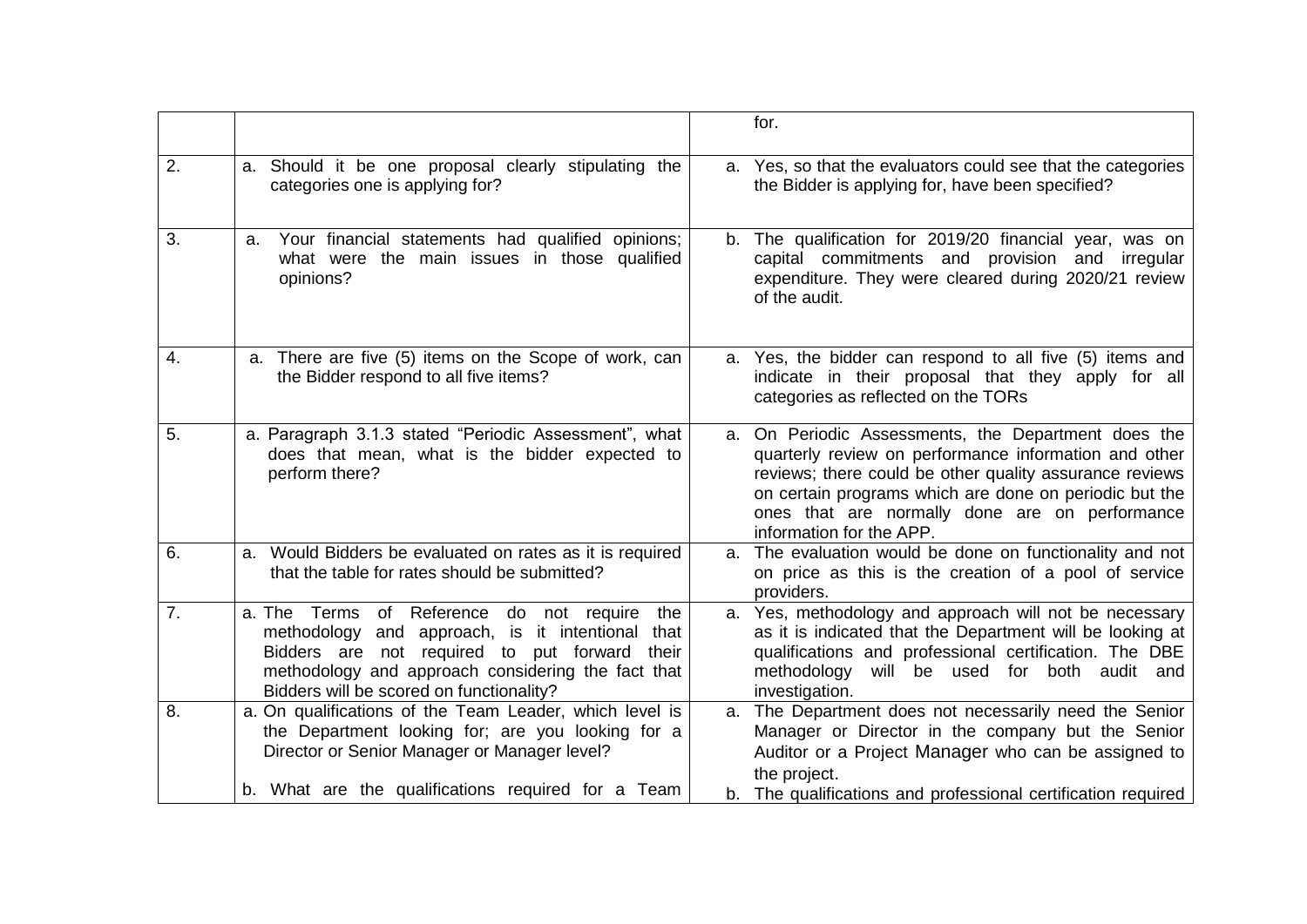|    | Leader?                                                                                                                                                                                                                                                                                                                                                                                                                                                                                                                                                                                                                                                |                                                                                                                                                                                                               | for the Project Team Leader are specified/ indicated per<br>service category.                                                                                                                                                                                                                    |
|----|--------------------------------------------------------------------------------------------------------------------------------------------------------------------------------------------------------------------------------------------------------------------------------------------------------------------------------------------------------------------------------------------------------------------------------------------------------------------------------------------------------------------------------------------------------------------------------------------------------------------------------------------------------|---------------------------------------------------------------------------------------------------------------------------------------------------------------------------------------------------------------|--------------------------------------------------------------------------------------------------------------------------------------------------------------------------------------------------------------------------------------------------------------------------------------------------|
|    | If the company/ Bidder has two people on the<br>c.<br>leadership role and one has the type of<br>certification the Department is looking for but does<br>not have the years of experience as required per<br>category; can the Bidder use two different<br>individuals<br>whereby<br>has<br>relevant<br>one<br>qualifications and the other one having the<br>required years of experience, would you evaluate<br>separately or you are looking at one individual<br>who will be a Project Team Leader and looking at<br>their certification and experience or the Bidder<br>can have a mix of people where one can look at<br>necessary requirements? |                                                                                                                                                                                                               | c. The Terms of Reference are specific on the evaluation of<br>the Project Team Leader. The Project Team Leader<br>must have the required experience and professional<br>certification.                                                                                                          |
|    | d.                                                                                                                                                                                                                                                                                                                                                                                                                                                                                                                                                                                                                                                     | In other words, the Department would be looking<br>for one Project Team Leader with all the<br>credentials?                                                                                                   | d. Yes.                                                                                                                                                                                                                                                                                          |
| 9. | a.                                                                                                                                                                                                                                                                                                                                                                                                                                                                                                                                                                                                                                                     | To recap the above, the Bidders do not need to<br>provide the quotation or a document on approach<br>and methodology, what is required is the<br>credentials for a Project Team Leader and<br>qualifications? | a. Pricing will not be used for evaluation at this stage but<br>Bidders must state the rates per hour for members they<br>are proposing for these services.<br>b. The documents on approach and methodology is not a<br>requirement for evaluation if is provided it will be for<br>information. |

# **5. CONCLUSION**

Bidders were reminded:

To be mindful of the tender closing date and time as indicated in the tender advert.